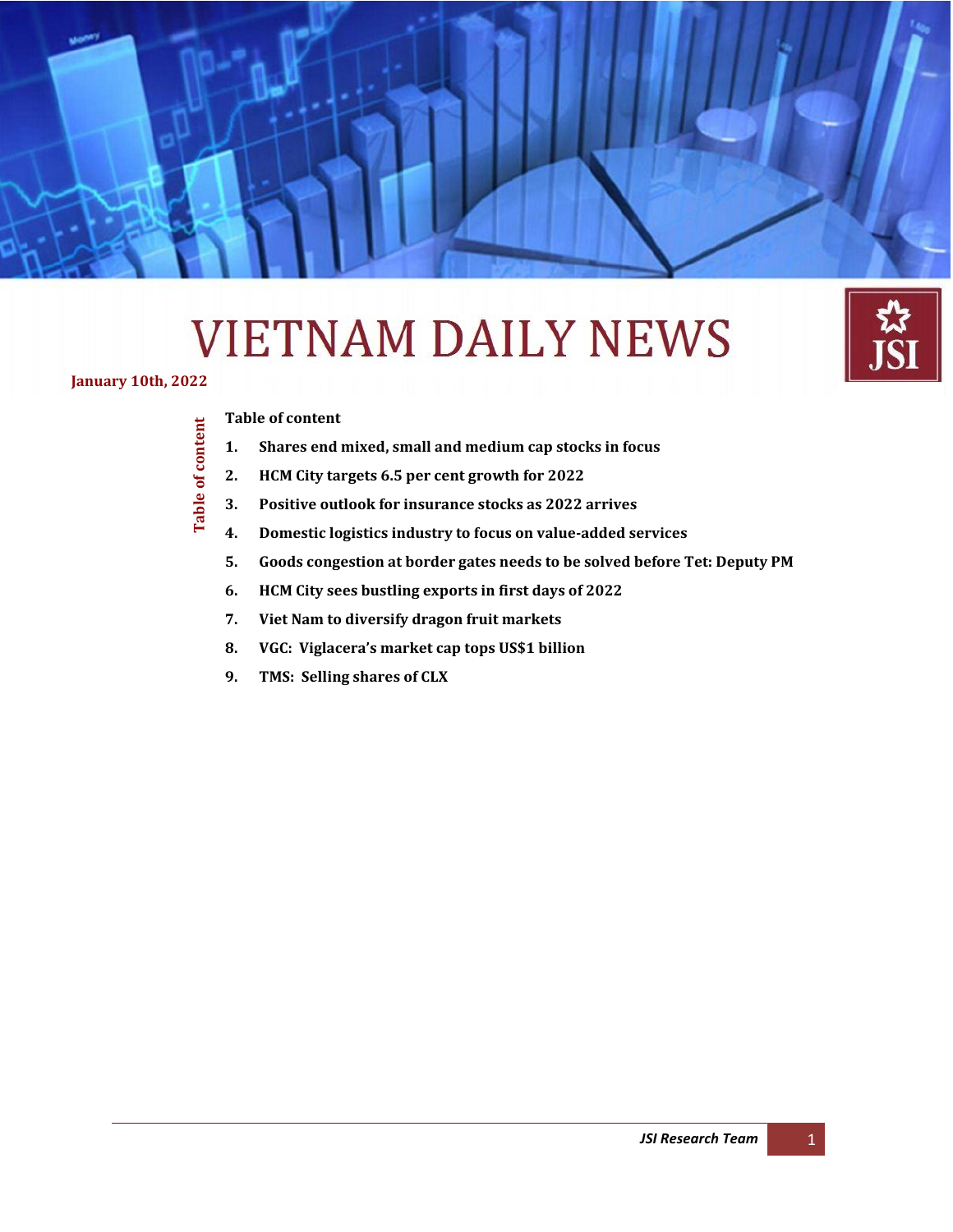# **Market Analysis**

# <span id="page-1-0"></span>**1. Shares end mixed, small and medium cap stocks in focus**

Indices were mixed on Friday as strong selling pressure still weighed on market sentiment, while cash flows aimed at small and medium-cap stocks on HNX and UpCOM exchanges.

On the Ho Chi Minh Stock Exchange (HoSE), the market benchmark declined by 0.09 points, or 0.01 per cent, to 1,528.48 points. It lost 1.5 points in the morning trade.

The market's breadth was negative, while liquidity decreased compared to yesterday. During the session, over 1 billion shares were traded on the southern bourse, worth nearly VND32 trillion (US\$1.4 billion).

The benchmark's downtrend was due to losses of many large-cap stocks, especially in real estate and banking sectors. The VN30-Index, which tracks 30 biggest stocks on HoSE, fell 12.71 points, or 0.82 per cent, to 1,532.24 points.

Of the VN30 basket, 21 stocks slid, while only eight inched higher and one ended flat.

In the top five influencing the downtrend, Vingroup (VIC) posted the biggest losses, down 2.2 per cent. Other stocks included Vietinbank (CTG), Novaland (NVL), VPBank (VPB) and Southeast Asia Commercial Joint Stock Bank (SSB), which decreased in a range of 1.56 - 3.41 per cent.

The index was also weighed by falls in Vincom Retail (VRE), Techcombank (TCB), TPBank (TPB), Sacombank (STB) and Mobile World Investment Corporation (MWG).

However, it pared some earlier losses thanks to gains in some big stocks.

Data compiled by vietstock.vn showed that PV Gas (GAS) extended its uptrend, up 3.66 per cent. It was followed by gains in BIDV (BID), Becamex (BCM) and Development Investment Construction JSC (DIG), with BCM and DIG hitting the biggest daily gain of 7 per cent.

On the Ha Noi Stock Exchange (HNX), meanwhile, the HNX-Index continued the rally trend. It finished the first week of the new year at 493.84 points, up 8.95 points, or 1.85 per cent.

During the trading session, investors poured nearly VND4.4 trillion into the bourse, equivalent to a trading volume of more than 153.3 million shares.

The UpCOM-Index also inched higher, up 1.21 points, or 1.06 per cent, to 115.6 points.

Analysts of MB Securities JSC (MBS) said in a daily report that in the near future, cash flows will continue to look for opportunities in small- and medium-cap stocks. Besides, there has been a shift to blue-chips, mainly bank stocks for the long-term target, they added.

On the other hand, foreign investors were net sellers on the market, with a total value of VND400.67 billion.

Of which, they net sold a value of VND477.07 billion on HoSE, while net bought a value of VND66.7 billion and VND9.7 billion on HNX and UpCOM, respectively.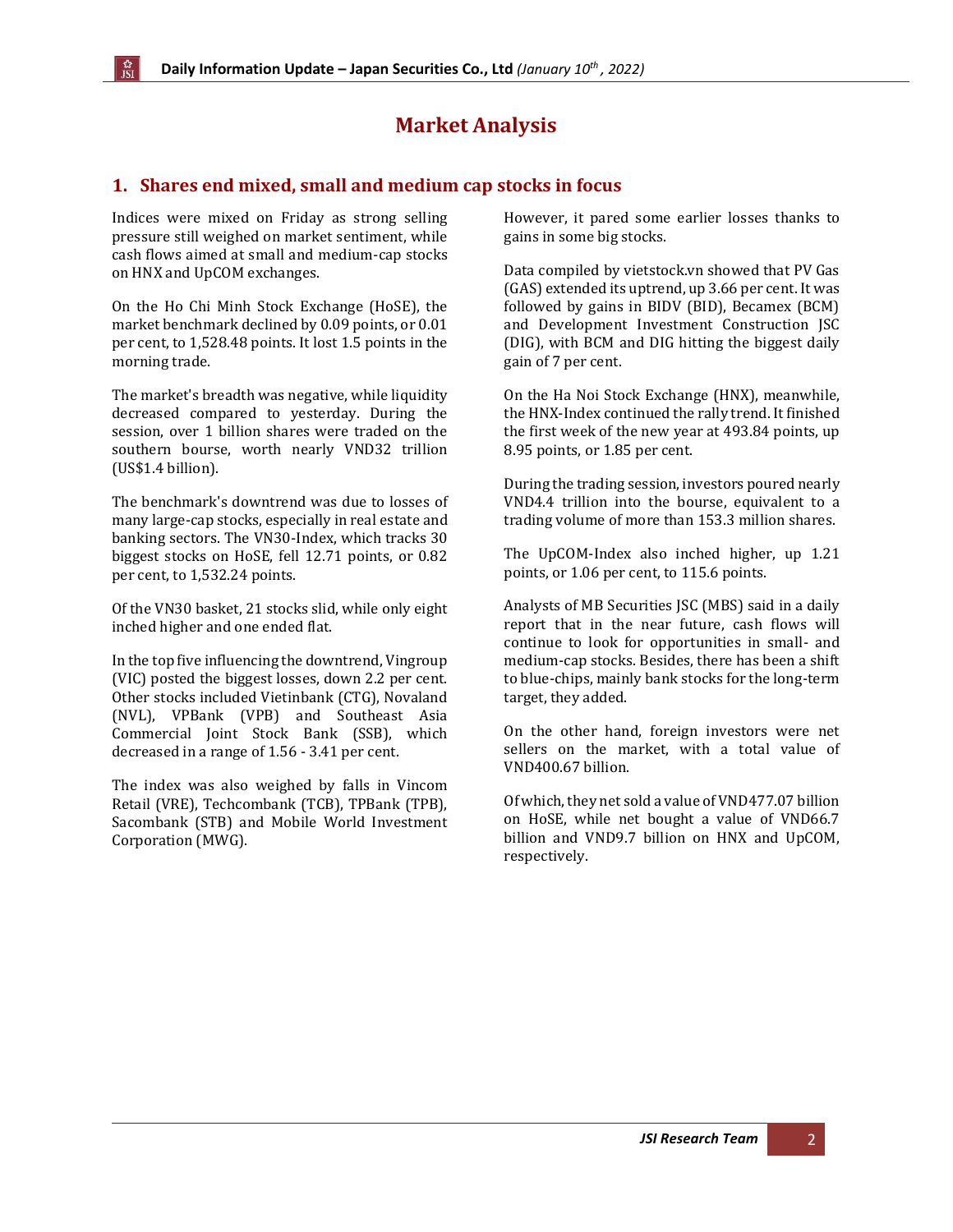# **Macro & Policies**

## <span id="page-2-0"></span>**2. HCM City targets 6.5 per cent growth for 2022**

HCM City authorities have set an ambitious economic growth target for this year of 6-6.5 per cent.

Speaking at a conference on socio-economic development in 2022 on Saturday, Phan Văn Mãi, chairman of the city People's Committee, said to achieve the goal it was vital to sustain the current excellent COVID-19 prevention results.

The outbreak was basically contained at the end of September, according to Mãi.

The city had given everyone aged 18 and above two doses of COVID vaccines and planned to finish booster shots by the end of March as required by the health ministry.

"Though prolonged restrictions seriously affected the city's businesses as well as people's lives, the economy had many bright spots."

Its revenues exceeded the year's target marginally to reach VNĐ381.53 trillion (US\$16.81 billion), and accounted for 25-27 per cent of the country's.

It attracted more than \$7.23 billion worth of foreign direct investment (FDI), a 38.48 per cent increase from 2020, and remittances rose 9 per cent to an estimated \$6.6 billion.

It aimed to create 140,000 jobs this year and keep the unemployment rate at below 4 per cent.

"To achieve the goals will be challenging since the pandemic remains unpredictable in the country and around the world, and the city has recorded cases of the super contagious Omicron variant."

The city would continue to speed up digital transformation and the adoption of information technology at all levels of government.

It would continue to support the business sector and improve the investment climate together with enforcing pandemic controlling measures as part of its economic recovery plan for the year.

The main tasks for 2022 should be to "adapt safely and flexibly and effectively control the pandemic, improve governance, support businesses, and improve the business climate."

A recent survey by the American Chamber of Commerce in Việt Nam (AmCham Vietnam) found HCM City leading the country in economic reopening and recovery.

Almost all firms in the largest city have resumed operations, and are very optimistic about the future, it said, attributing it to vaccination.

Labour demand bounce back

With the COVID-19 pandemic now under control in HCM City, businesses will need 280,000-310,000 new workers this year, according to a report by the HCM City Centre for Human Resource Forecast and Labour Information.

Demand is projected at 87,000 in the first quarter, 72,000 in the second, 74,000 in the third, and 77,000 in the fourth.

The services sector is expected to have strong demand, accounting for nearly 66 per cent of the overall hiring, with industry and construction accounting for the rest.

Phan Kỳ Quan Triết, deputy director of the centre, said hiring would pick up due to the strong business recovery.

The labour force in the city would rise to nearly five million this year, he said.

But businesses need to offer greater benefits, a safe working environment and flexible working hours to get new workers and retain existing ones, he added.

Nguyễn Văn Lâm, deputy director of the city Department of Labour, Invalid and Social Affairs, said all businesses have resumed operations after the city lifted restrictions.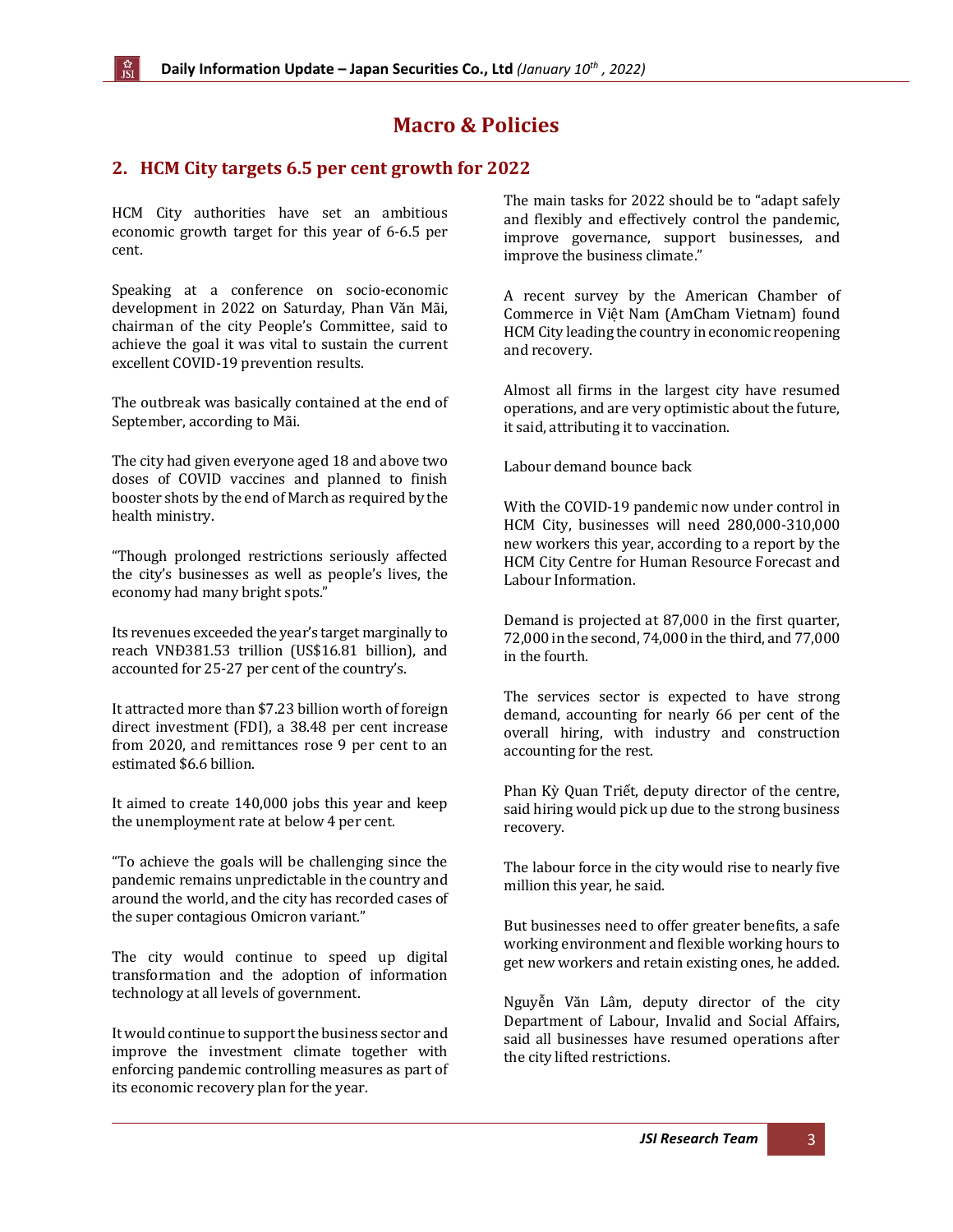They have been expanding their work forces to meet the surge in orders for the Tết (Lunar New Year) holidays, with around 30,000 already hired, he said.

Businesses are expected to recruit another 70,000 – 75,000 employees after Tết, with skilled workers accounting for 30 per cent.

## <span id="page-3-0"></span>**3. Positive outlook for insurance stocks as 2022 arrives**

State capital divestment planning and the removal of limitations on foreign ownership are expected to drive insurance stocks to flourish in 2022.

There are currently nine insurance stocks listed on the market, five of which are listed on the Ho Chi Minh Stock Exchange (HoSE); Bao Viet Holdings (BVH), Bao Minh Insurance Corporation (BMI), Military Insurance Company (MIG), Petrolimex Insurance Corporation (PGI) and BIDV Insurance Corporation (BIC). The other four are listed on the Ha Noi Stock Exchange (HNX); Post - Telecommunication Joint - Stock Insurance Corporation (PTI), PVI Holdings (PVI), Vietnam National Reinsurance Corporation (VNR) and PVI Reinsurance Joint-stock Corporation (PRE).

In terms of market price, in 2021, these nine stocks had an average growth of 56.5 per cent, relatively high figures compared to the average growth rate of the VN-Index of 36 per cent.

Non-life insurance companies also made good growth, such as Post - Telecommunication Joint - Stock Insurance Corporation (PTI) increasing by 165 per cent to VND59,000 per share, Vietnam National Reinsurance Corporation (VNR) rising by 82 per cent to VND31,500 per share, Bao Minh Insurance Corporation (BMI) gaining by 74 per cent to VND43,600 per share, Military Insurance Company (MIG) rising by 64 per cent to VND23,850 per share, PVI Holdings (PVI) rising by 60.5 per cent to VND48,900 per share.

In the first nine months of 2021, the total assets of insurance businesses were estimated at VND650.2 trillion (US\$28.6 billion), up nearly 21 per cent over the same period in 2020. Total insurance premium revenue reached VND152 trillion, an increase of more than 15 per cent over the same period in 2020 and reaching the highest level ever.

According to BIDV Securities Co (BSC), the financial statements for the first nine months of 2021 of eight non-life insurance companies on the stock exchange showed that the average profit growth was 29.7 per cent over the same period last year.

Petrolimex Insurance Corporation (PGI)'s profit after tax increased by 91.1 per cent, reaching VND260.5 billion; Military Insurance Company (MIG) rose by 51.6 per cent, reaching VND148.57 billion; PVI Holdings (PVI) increased by 28.7 per cent, reaching VND805 billion; Vietnam National Reinsurance Corporation (VNR) gained 17 per cent to nearly VND267 billion; Bao Minh Insurance Corporation (BMI) achieved VND188 billion, up 19 per cent; Post-Telecommunication Joint - Stock Insurance Corporation (PTI) reported VND196 billion, up 13.5 per cent over the same period of 2020.

The process of State capital divestment and expanding foreign ownership to 100 per cent in the insurance sector has also had a positive impact on the prices of stocks on the market.

On August 31, 2021, the Ministry of Planning and Investment officially updated the "market access conditions" in 59 industries with conditional market access for foreign investors, including the insurance sector. For the insurance sector, the percentage of foreign investors' ownership has been opened up to 100 per cent.

The Board of Directors of Post-Telecommunication Joint - Stock Insurance Corporation (PTI) said that lifting ownership limitations for foreign investors was necessary, helping the company expand its business and grow profits. In addition, the liquidity and value of shares on the stock market also improved.

In mid-December, VNPost completed the auction of 18.2 million PTI shares to three domestic individual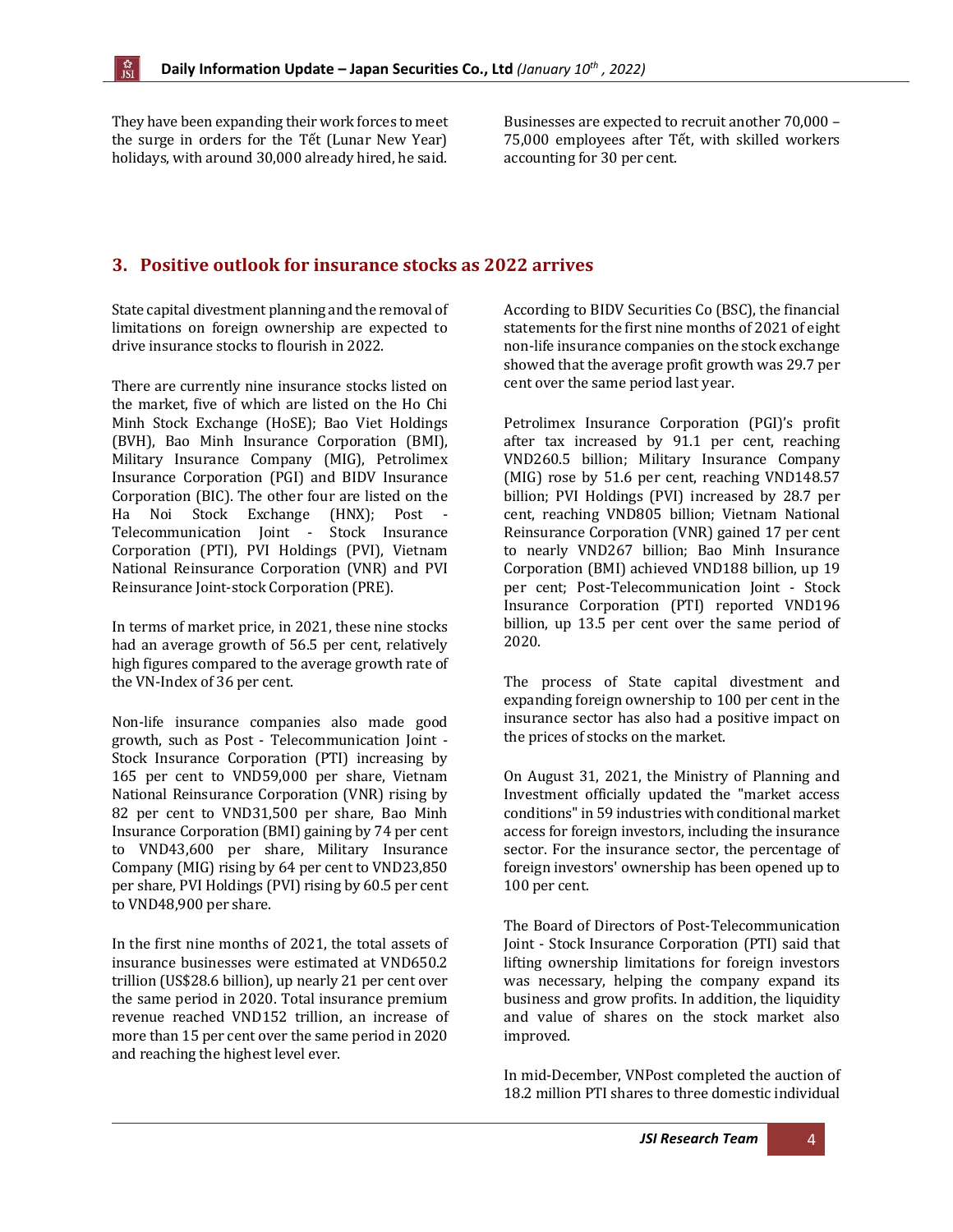investors, with an average successful auction price of VND77,341 per share, 63 per cent higher than the starting price.

According to the capital divestment plan of the Corporate Finance Department under the Ministry of Finance, in the first quarter of 2022, the State Capital Investment Corporation (SCIC) will divest from Bao Minh Insurance Corporation (BMI) and Vietnam National Reinsurance Corporation (VNR).

#### **Growth not proportional with "potential"**

Although there is much potential, insurance stocks haven't made strong gains when compared to the growth of other financial stocks in the banking and securities groups. Except for Bao Viet Holdings (BVH), other stocks only have low liquidity of a few thousand shares per session.

Currently, the capitalisation of nine insurance companies on the stock market remains trivial at about VND80 trillion, equivalent to more than 1 per cent of the total market capitalisation. Excluding Bao Viet Holdings (BVH), the remaining eight enterprises have a market capitalisation of VND1.5 trillion to VND11 trillion, which is quite low.

The small amount of market capitalisation in the context of good and steady business in recent years shows that the insurance group has good growth potential in the near future. Viet Nam is currently one of the countries with the highest growth rate of premium revenue in the world, with an average annual growth rate of over 9.3 per cent.

According to Bao Viet Securities Co (BVSC), when the COVID-19 pandemic ends, the non-life insurance industry will quickly return to the average growth rate of 15 per cent, like in the previous period, while life insurance will still maintain a high growth rate of 25 per cent to 30 per cent per year.

# <span id="page-4-0"></span>**4. Domestic logistics industry to focus on value-added services**

Despite difficulties caused by the pandemic, the domestic logistics industry still has many opportunities for growth if it improves competitiveness with foreign competitors.

According to The Ministry of Industry and Trade (MoIT), import and export turnover of goods will continue to grow this year, creating demand for logistics services. By the end of 2021, Viet Nam's total import and export turnover is expected to reach a record level of more than US\$660 billion.

More than 4,000 logistics enterprises are operating international logistics services in Viet Nam where their operation has been increasingly improved thanks to increasing digital transformation applications and better business processes, especially ones providing services to European, American and Chinese markets.

According to the MoIT's Viet Nam Logistics Report 2021, in the first nine months of 2021, the number of newly registered transport and warehousing enterprises increased by 4.61 per cent, and capital increased by 43 per cent over the same period in 2020.

MoIT data showed that in 2021 many logistics enterprises grew in revenue and profit, most with double-digit growth, adding that the volume of goods transported by road and waterways in 10 months of 2021 significantly improved compared to the same term of 2020.

The total tonnage of ships increased sharply by 22 per cent over the same period. The economic situation in the main export markets of Viet Nam also recovered.

The GDP of major consumer markets in the world such as the US, EU, Japan, and China is forecast to continue to grow in 2022 and 2023.

Over the years, Viet Nam's logistics industry has made remarkable progress. Viet Nam's logistics efficiency index is currently ranked 39 out of 160, up 25 places compared to 2016, which is third among ASEAN countries. However, logistics costs in Viet Nam were still much higher than throughout the world.

According to World Bank (WB) 2020 data, logistics costs in the country were about 20.9-25 per cent of GDP. Meanwhile, the cost in Thailand was 19 per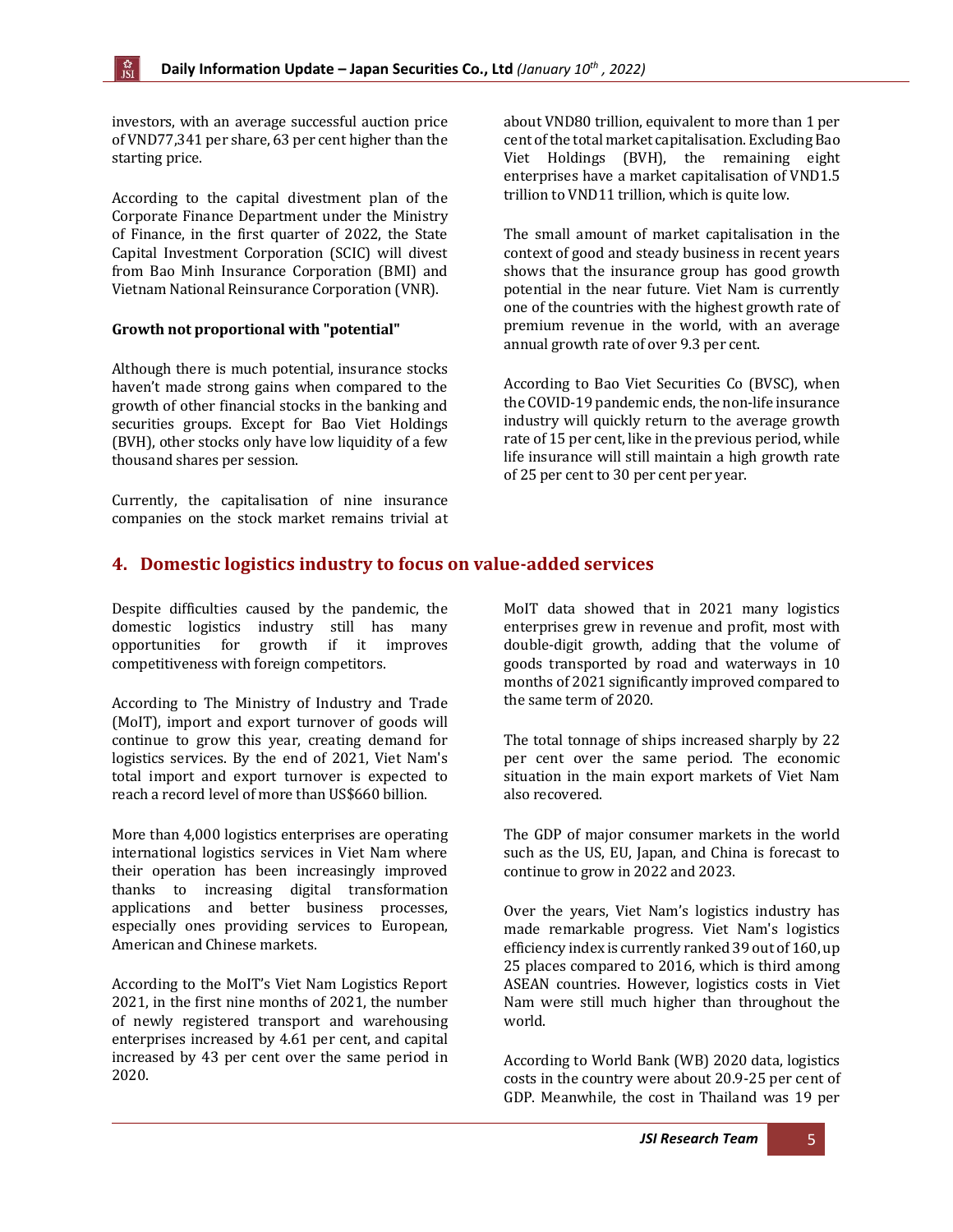cent, Malaysia 13 per cent, Singapore 8 per cent, and the US 7.7 per cent.

High logistics costs push up the cost of import and export goods of 2020 data, which loses its competitive advantage compared to other countries in Asia such as China, Thailand, the Philippines, Indonesia.

With pressure in the fierce competition of international trade, the race in technology continues to create competitive advantages, save time, optimise costs, create flexibility and reduce risks.

A representative of the Viet Nam Logistics Service Association (VLA) said about 95 per cent of logistics firms were small and micro enterprises, and most of the revenue and market share belonged to foreign logistics enterprises.

The association said the proportion of newly established transport and warehousing enterprises compared to the total number of enterprises in the country was still modest and the capital scale of enterprises in the industry was still limited.

In the first nine months of 2021, there were 2,509 transport and warehousing enterprises that had to temporarily suspend operations, an increase of 14.1 per cent over the same period in 2020. At the same time, 571 enterprises completed dissolution procedures, up 17.7 per cent over the same period in 2020, the association said.

"Currently, Vietnamese logistics enterprises continue to face stiff competition with foreign logistics enterprises," a VLA representative also said.

Ho Thi Thu Hoa, director of the Viet Nam Logistics Research and Development Institute, said that in order to improve the competitiveness of the economy and trade activities, Vietnamese logistics enterprises needed to focus on the provision of high value-added services such as third-party logistics services and fourth-party logistics services, international multimodal transport services, and cross-border logistics services.

Hoa said: "In order to have strong logistics enterprises, in addition to providing logistics services with the highest quality and standards, businesses need to make efforts in building a system that can flexibly adapt to market fluctuations."

She said it was particularly necessary to promote the digital transformation process in logistics management through electronic port applications, automatic monitoring, application of cloud computing technology and artificial intelligence to support and care activities, and at the same time develop high-quality human resources.

#### **Super-port project**

On December 23, the construction of the Vinh Phuc Inland Container Depot Logistics Center, the first super-port project of the ASEAN Smart Logistics Network, began in the northern province of Vinh Phuc at a cost of VND3.8 trillion (US\$165.56 million).

Spanning 83 hectares in Huong Canh Township and Son Loi Commune in Binh Xuyen District, the centre has a designed customs clearance capacity of some 530,000 TEUs per year.

The investor of the project is the T&Y Superport Vinh Phuc Joint Stock company, a consortium of the T&T Group and its Singaporean partners – the YCH Group and YCH Holdings Company.

As part of a detailed plan for the development of Viet Nam's inland port and logistics centre system in 2020, with a vision to 2030, the centre integrates the functions of a distribution centre and an inland container depot. Its first phase is planned to be put into operation in the third quarter of 2022 and Phase 2 in the fourth quarter of 2024.

It will be one of the largest logistics hubs in northern Viet Nam, linking industrial zones by road and rail as well as connecting to Ha Noi, the Hai Phong International Airport, and China's Yunnan province, said a T&T Group representative.

The centre is also expected to contribute to cutting logistics costs to about 16–20 per cent of GDP and raising the ratio of the sector's contribution to the GDP to 5–6 per cent by 2025.

#### <span id="page-5-0"></span>**5. Goods congestion at border gates needs to be solved before Tet: Deputy PM**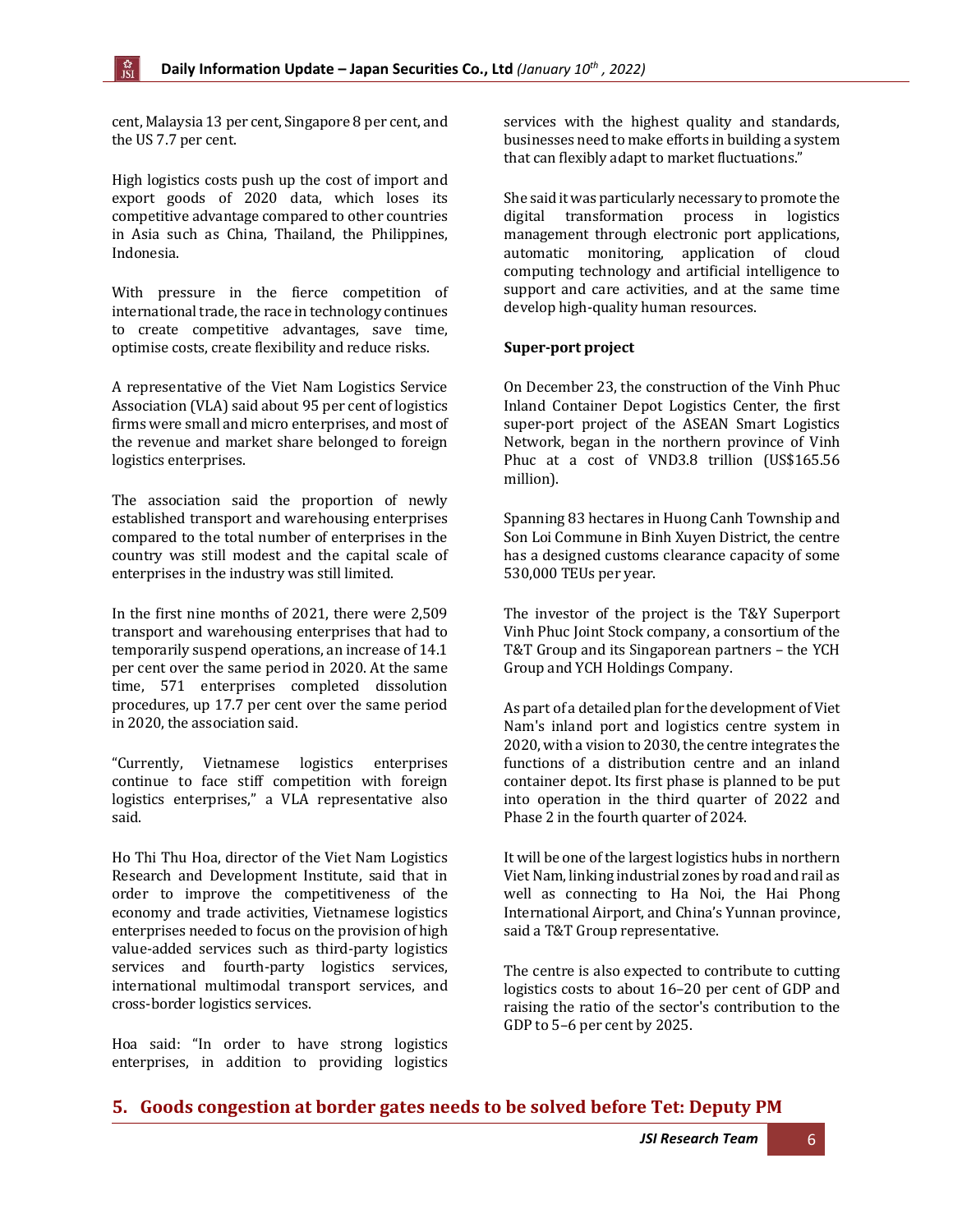Deputy Prime Minister Le Van Thanh has requested ministries, sectors and localities to closely coordinate with Chinese agencies to speed up customs clearance, striving to have no congestion of cargo trucks at border gates before Tet (Lunar New Year) holidays.

The Deputy Prime Minister emphasised this task at an online meeting on January 8 between the Government and localities to solve goods still congested at the northern border gates.

This is the second urgent meeting of the Government within 10 days to deal with this situation.

In the past few days, the agencies of the two countries worked closely to open more border gates and increase the working hours for customs clearance of goods.

Local authorities also provided information about goods congestion at the border gates and advised firms to not transport more goods to those sites.

However, the number of trucks congested at the border gates is still high. There are still many trucks from other localities travelling to border gates.

According to the Ministry of Industry and Trade, from the Government's first meeting on this issue on December 26, 2021 until January 7, 2022, the number of trucks lying idle at border gates in the northern provinces was 3,609, down 2,484, including 2,015 trucks at Lang Son's border gates (down 2,189 units), and 1,260 trucks in Quang Ninh Province (down 295).

The decrease in the number of trucks was mainly thanks to domestic consumption, and also partly to official exports via Huu Nghi Border Gate, as well as to exports by sea.

Deputy Minister of Industry and Trade Tran Quoc Khanh said border provinces have repeatedly advised firms, but there are still trucks bringing agricultural products, mainly watermelons, to Tan Thanh Border Gate in Lang Son Province with an average number of about 10 trucks per day.

According to Lang Son Province's authorities, after the previous meeting with Deputy Prime Minister Le Van Thanh, Lang Son Province has requested

authorities of other localities nationwide to coordinate in controlling agricultural products exported via its border gates.

Lang Son has also recommended commodity associations, businesses and individuals to temporarily stop transporting goods to the border gates, and at the same time have a plan on promoting domestic consumption and post-harvest processing.

As of the morning of January 8, there were 1,921 goods trucks at the border gates in this province, including 919 trucks transporting fruit.

In the coming days, the Deputy Prime Minister asked the ministries of Industry and Trade, Agriculture and Rural Development, Foreign Affairs, and Finance, customs, authorities of border localities to continue working with Chinese counterparts to create more favourable conditions for customs clearance of goods that are congested at border gates, including an increase of working hours for customs clearance and the number of border gates under operation.

The Deputy Prime Minister asked the Ministry of Agriculture and Rural Development to continuously coordinate with localities, associations and businesses in promoting the processing of agricultural products.

The Ministry of Industry and Trade needs to implement solutions to expand markets and promote domestic consumption, especially via the system of supermarkets, trade centres and traditional markets.

Ministries and sectors, including the railway and maritime sectors, should have measures to promote official exportation and limit unofficial exports.

China has announced the reopening of Pingmeng border gate with Viet Nam's Soc Giang border gate in Cao Bang Province from 10:00 on January 7.

The border gate was reopened just one day after the first meeting of the Working Group on Viet Nam-China Trade Facilitation, the Vietnamese Ministry of Industry and Trade's Asia-Africa Market Department said.

Earlier, the Tra Linh (Viet Nam) - Longbang (China) border gate had also been reopened..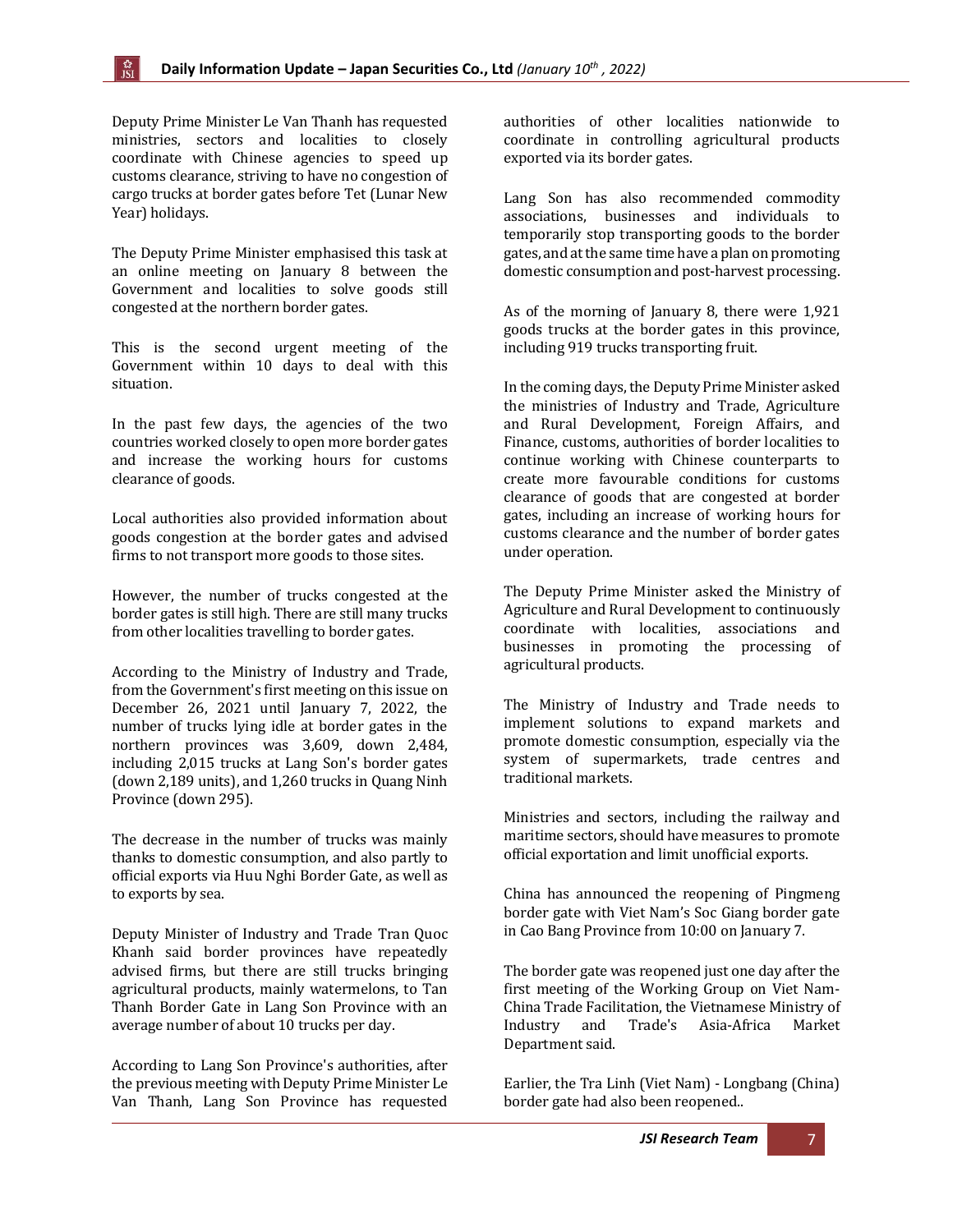# <span id="page-7-0"></span>**6. HCM City sees bustling exports in first days of 2022**

Right from the first days of the new year, many export enterprises in HCM City have exported tonnes of products to new markets, signalling a good start for the city's export performance for the year.

On January 1, two containers (24 tonnes) of coffee products branded Meet More were exported to the European market by Global Trading Connection Co. in Go Vap District. Among these containers were new products such as mint coffee, taro coffee, mango coffee, coconut coffee and green bean coffee. They were ordered by a supermarket system in the Czech Republic and will be distributed in the Czech Republic, France and Germany.

Nguyen Ngoc Luan, CEO of Meet More Coffee, told online newspaper Tienphong that his firm had to run at full capacity in order to fulfil this year's first order as scheduled, and hoped for good luck for his firm in the rest of the year.

Luan said that this was the first time his firm exported coffee products to Europe, after South Korea, Australia and the Middle East. He added that it took his company six months to negotiate and send samples to the European partner to check.

When the city ended social distancing in October 2021, the foreign partner came to its factory to survey and evaluate products before signing the export contract, he said, adding that his company's fruit flavoured coffee products were ready to be exported to the US and Russia by the end of January.

Meanwhile, Phuc Sinh JSC in District 1 delivered 20 containers of pepper and coffee, worth up to US\$6 million, to the Netherlands and Germany in the first week of the new year, its general director Phan Minh Thong told Tienphong.

His company also inked deals with other foreign partners in Russia, France and the US, Thong said, adding that this year's exports would be more flourishing and successful than last year.

Another export enterprise, Tan Nhien Co's branch in HCM City, delivered a container of no-soak rice paper to Japan before winning contracts for

shipping five containers, or 50 tonnes of the product, to the US.

"However, as Lunar New Year (Tet) holiday is coming soon, we are focusing on fulfilling domestic orders, so we can only supply 10 tonnes of no-soak rice paper to the US in January, the rest will be exported after Tet," he told the online newspaper.

Currently, on average, his firm is providing the local market with 12-14 tonnes of rice paper per day, Hoang said.

A good start in the new year has also inspired the city's export enterprises to conquer new goals for the rest of the year.

Thong said that besides enhancing export markets, his company would focus on taking full opportunities in the domestic market, with the development of a new coffee processing plant while deeply penetrating the spice processing sector.

Meanwhile, Luan said that during the social distancing period, his enterprise had debuted many new products intended to protect people's health.

"Our company was aiming to have exports accounting for 60 per cent of total production output. Putting products on the shelves of all domestic supermarkets besides looking for new export outlets means that we could get growth doubling that in 2021," Luan added.

Many trade experts agreed that Viet Nam's manufacturing and export activities would grow well in 2022 as the country's economy and that of many other countries were recovering and developing.

Pham Xuan Hong, chairman of the HCM City Association of Garment Textile Embroidery and Knitting, said many enterprises in the industry had signed export contracts until the end of the first quarter.

There would be no shortage of textile orders for this year and the industry's yearly target for exports was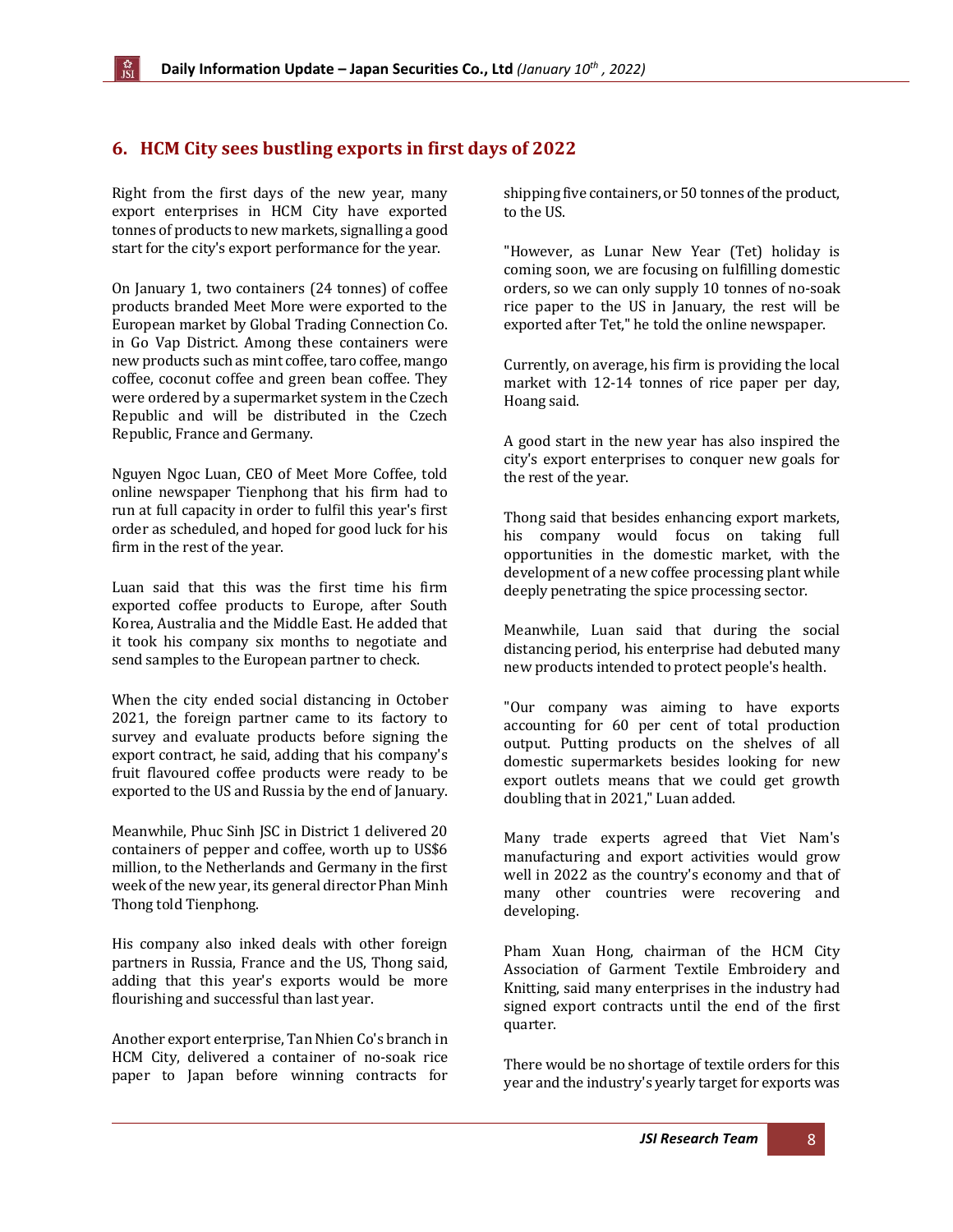quite optimistic, at more than US\$40 billion, Hong said.

As many as 45.4 per cent of businesses in a recent survey conducted by the General Statistics Office (GSO) forecast that their production would increase in the first quarter of 2022 compared to the fourth quarter of 2021.

Meanwhile, 37.2 per cent of enterprises said they expected stability in their production and 17.4 per cent predicted a reduction.

About 41.4 per cent of the respondents expected an increase and stability in their orders in the first quarter of 2022, compared to the fourth quarter of 2021. Just 16.8 per cent of the surveyed businesses forecast a drop in orders.

New export orders of 37.2 per cent of surveyed firms were predicted to rise in the first quarter of this year from the last three months of 2021.

New export orders were predicted to drop in 16.7 per cent of enterprises and remain stable in 46.1 per cent.

# <span id="page-8-0"></span>**7. Viet Nam to diversify dragon fruit markets**

As vegetarians make up a large proportion of Indian population and people in the country consume imported dragon fruit at weddings, it is a huge potential market for Viet Nam's dragon fruit, according to trade counsellor Bui Trung Thuong.

This statement was made in a forum "Linking production and consumption of dragon fruits" jointly held by the Ministry of Agriculture and Rural Development (MARD) and other agencies on January 6.

Thuong said bilateral trade between Viet Nam and India had risen steadily in recent years, from US\$5.1 billion in 2016 to \$11.2 billion 2021, and is expected to top \$13 billion this year.

Viet Nam's dragon fruit export to India went up quickly during 2019-2020, reaching over 11,000 tonnes and fetching \$9.86 million.

However, the fruit's export in 2020-2021 experienced a drop of 25 per cent due to the pandemic. On top of that, India successfully sold its first batch of dragon fruit to UAE in June 2021, posing a competitive challenge.

Given the situation at hand, the counsellor suggested Vietnamese authorities hold regular talks with foreign counterparts, as well as forming working groups and subcommittees, in order to expand its market reach overseas.

Domestic associations and trade promotion agencies are also recommended to cooperate with diplomatic representatives abroad on trade promotion programmes to help firms improve their competitiveness in international markets.

"The enterprise community is strongly advised to diversify products, participate in trade forums, actively reach out to foreign partners, stay cautious during negotiations and pay attention to packaging," Thuong added.

At the forum, Vietnamese trade counsellor in Japan Ta Duc Minh said Japan remained one of Viet Nam's leading trade partners and Viet Nam's agricultural produces was always in high demand in the country.

Japanese firms were thus willing to do business with Vietnamese partners to import more fresh and processed fruits.

Japan allowed the import of Vietnamese whitefleshed dragon fruit in 2008 and red-fleshed fruit in 2017.

To boost agricultural exports to Japan, the counsellor recommended Viet Nam shift the focus to highly processed products and pay closer attention to its products' shelf life to adapt to complex domestic distribution systems in Japan.

"In the future, we would like to work with agencies of MARD to promote Vietnamese fruits on ecommerce trading floors in Japan," Minh added.

Currently, Viet Nam produces around 1.4 million tonnes of dragon fruits a year and more than 60 per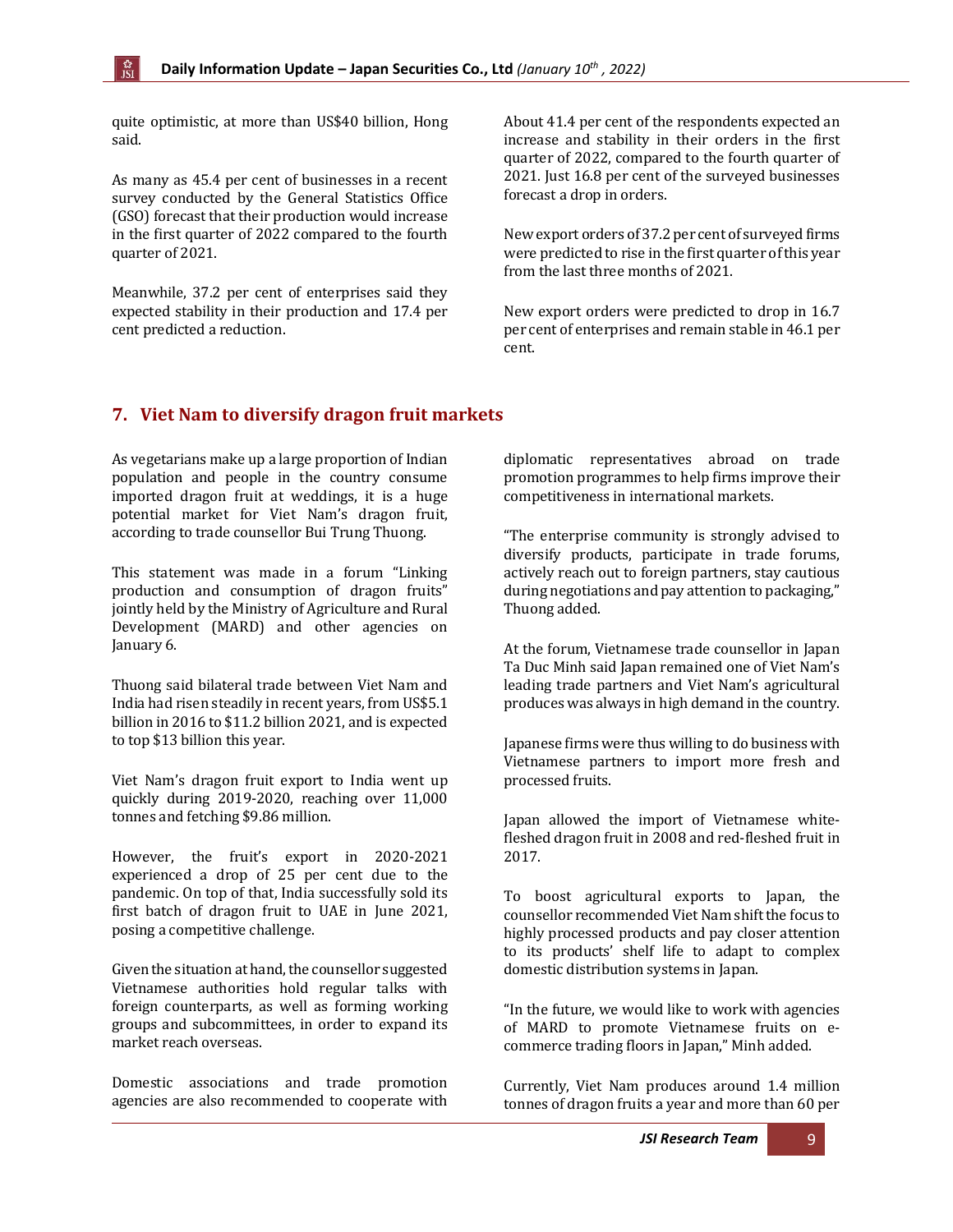cent of this comes in Q3 and Q4. In 2021, Viet Nam's dragon fruit export raked in over \$998 million.

ी<br>ISI

Nguyen Quoc Thinh, chairman of the Dragon Fruit Association of Long An Province, disclosed that dragon fruits in the province would be harvested up until Lunar New Year with an expected price of VND15,000 (\$0.66) per kilo.

These fruits were set to be sold to China, but the pandemic led to the closure of most border gates and brought a halt to the trade flow.

The association thus urged the authorities to step up promotion to help Vietnamese dragon fruit find customers elsewhere, especially in India, and develop domestic market through supermarket chains, to less commercially depend on China.

According to Tran Thanh Nam, deputy minister of MARD, dragon fruit is a Vietnamese key export produce with a high competitiveness in international markets. The fruit has successfully

made inroads into fruit-geared countries including Thailand, Indonesia and India.

Even demanding markets like Australia, the European Union and Chile have begun to give carte blanche to the Vietnamese fruit.

However, China continues to position itself as the main importer of Vietnamese dragon fruit.

Meanwhile, China has also been expanding its own dragon fruit cultivation for years, eating into the Vietnamese market share.

To sustain the consumption of the Vietnamese fruit, it is necessary to hold more trade forums to promote the fruit worldwide and develop the domestic market to be less dependent on the trade with China.

In the near future, firms should take advantage of free trade agreements to bring dragon fruit exports to the next level.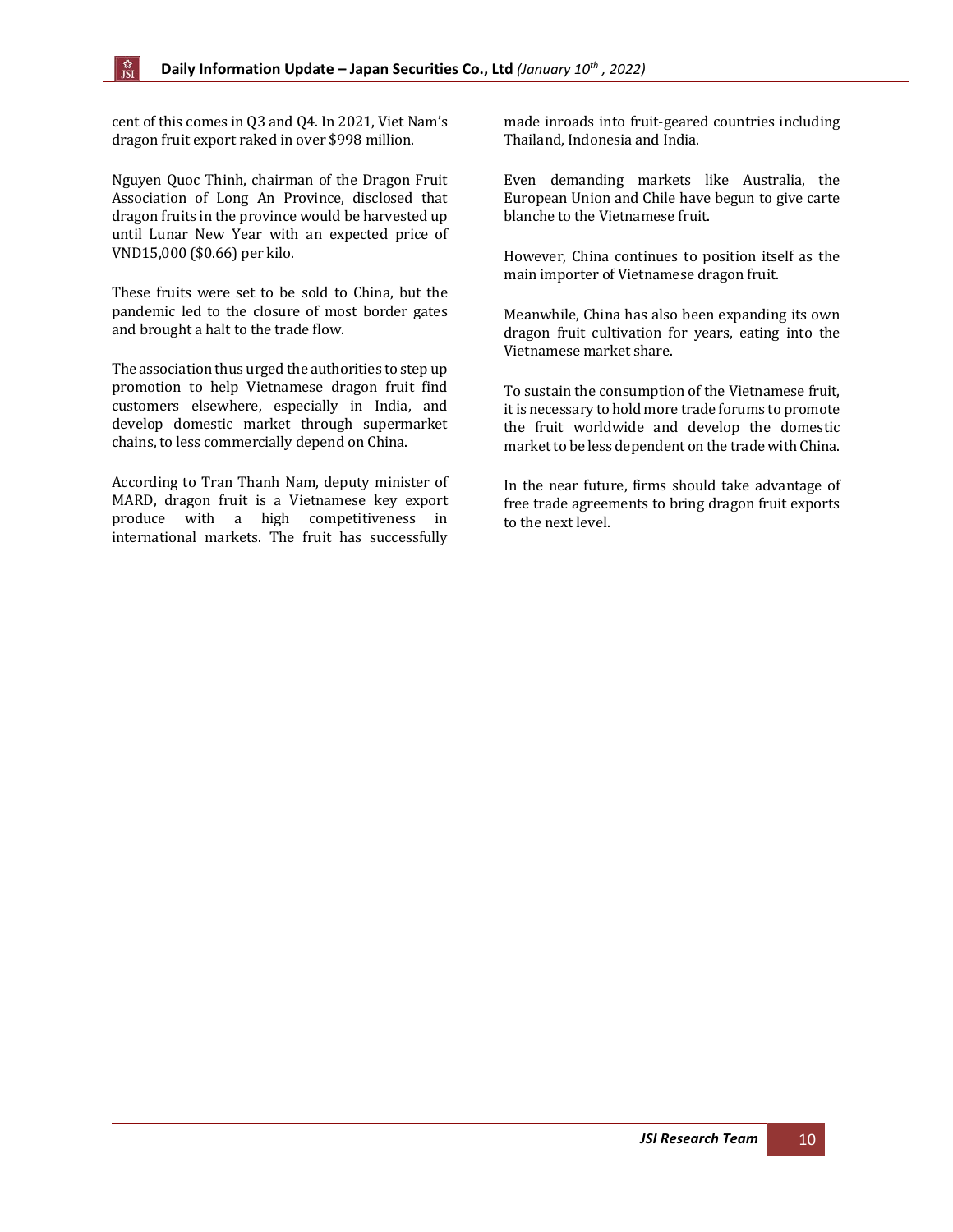# **Corporate News**

## <span id="page-10-0"></span>**8. VGC: Viglacera's market cap tops US\$1 billion**

#### **↑ 3.87%**

Viet Nam's largest building material manufacturer Viglacera had a great performance in 2021 with all of its financial indicators exceeding targets set for the year, according to the Ho Chi Minh Stock Exchange.

Viglacera was among dozens of companies reaching US\$1 billion of market cap in 2021.

Its pre-tax earnings stood at VND1,575 billion (US\$69.3 million), 46 per cent higher than the annual target. Profits hit a record high of more than VND1 trillion, up 56 per cent compared to 2020 figures.

In addition to excellent performance, the company also won many well-respected awards and came out on top of various ranking list, including the Top 10 prestigious industrial real estate companies,

#### <span id="page-10-1"></span>**9. TMS: Selling shares of CLX**

#### **↓ -1.56%**

The Board resolution dated January 06, 2022, the BOD of Transimex Corporation approved the plan to sell shares of Cho Lon Investment and Import Export Corporation (CLX) with details as follows:

Selling volume: 15% of number of outstanding shares, equivalent to 12,990,000 shares

Top 5 prestigious construction and building materials companies, and Forbes's 50 best listed companies in Viet Nam's stock market.

The building material manufacturer also continued to make a name for itself as a Viet Nam National Brand in 2021.

The achievements can be attributed to the company's efforts in sustainable development, its capability to manage risk and its adaptability to volatile situations.

Viglacera went public in 2014 to have its shares traded on Upcom from Q4/2015, with an initial market cap of about \$130 million.

Its cap rose to \$450 million in 2017 and topped \$1 billion in December 2021.

- Trading method: order matching and/or put through

Time of implementation: expected in Quarter 4/2021 and/or Quarter 1/2022.